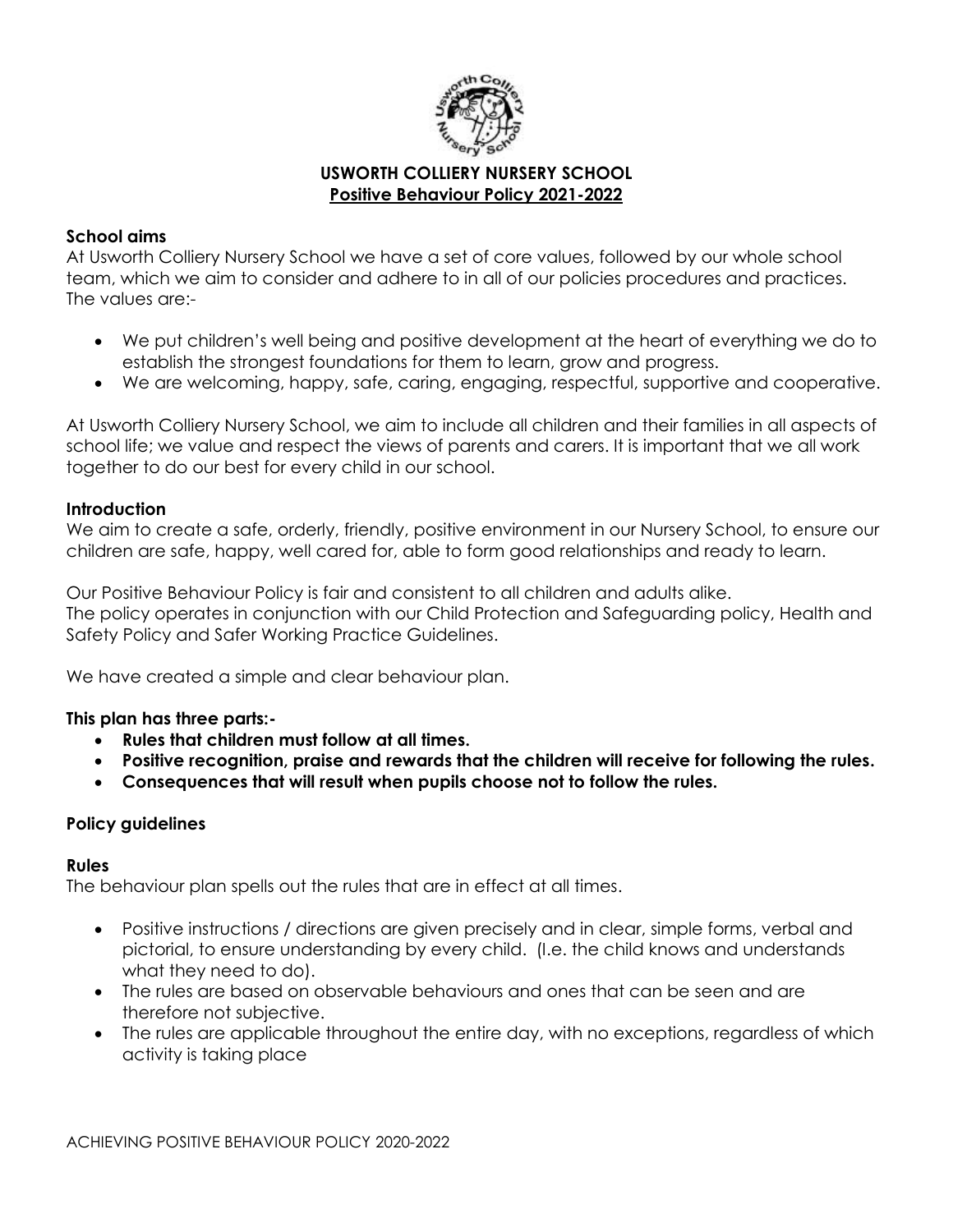# **There are firmly established Nursery Golden rules. They are as follows:-**

#### **We always do as we are asked at Nursery**

- We are gentle
- We are kind and helpful
- We listen
- We are honest
- We work hard
- We take care of the things in our nursery.

**The positive behaviour policy of this school provides a course of action to be taken which promotes effective teaching and learning, the building of self-esteem in the children and respects the rights of the staff and children in the school.** 

**The few simple rules are put into effect to ensure the safety of the children and to promote the development to social skills.**

**All staff of the school are aware that a child gradually becomes aware of their peer group and learns through trial and error to function socially.** 

**A balance will be kept between the satisfaction of the child's needs and the necessity to modify them to meet the requirements of the group.**

**We will all try to understand the needs of each child and plan together to support their gradual understanding of behavioural expectations, applying the positive assertive approach to all children.**

**The rules are explained to the children, as the need arises and each situation is dealt with sensitively by the staff, who do their utmost to be consistent and to show no favouritism when dealing with the children.**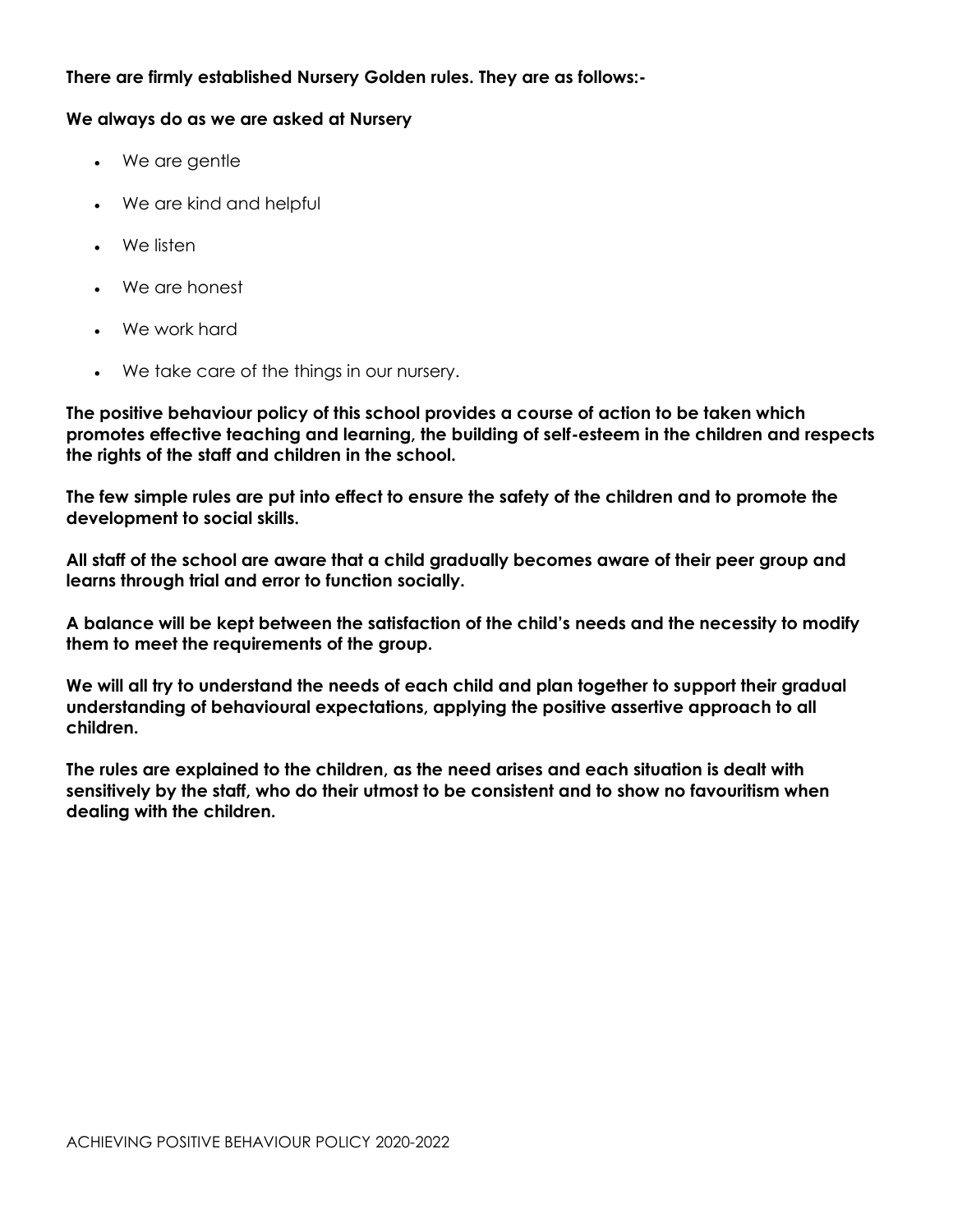

# **HOW WE REWARD TO PROMOTE POSITIVE BEHAVIOUR**

# **Praise and rewards**

The consistent use of positive recognition, praise and rewards is critical to the success of the Behaviour plan and is the key to motivate pupils to choose responsible behaviour Positive recognition will

- **Continuous coaching statements and dialogue from staff to encourage children to try hard, to reflect on the work / activities they are carrying out – to explain what they are doing well.**
- **Constant verbal praise and approval of positive behaviours to child and parent**
- **Stampers, an immediate sign of praise**
- **Stickers for achieving 3 stampers**
- **Class bears and certificates to take home each week, class star of the week books.**
- **Body language, a smile, nod, frown, hug**
- **Child is given responsibilities and jobs to do**
- **Praise and celebration is given for child's work and play, paintings, drawings, constructions, creations etc.**

# **WHY WE REWARD TO PROMOTE POSITIVE BEHAVIOUR**

- **To encourage effort, perseverance, participation, good behaviour**
- **As an incentive to carry on and progress further**
- **As a sign of achievement**
- **To satisfy child's need for attention**
- **To build and improve child's self-esteem**
- **To change inappropriate behaviour**
- **To foster an atmosphere conducive to learning**
- **To establish and build on adult/pupil relationships**

# **WHAT WE REWARD**

- **Perseverance, effort, achievement, concentration**
- **General improvement in behaviour**
- **Sharing, caring, being sensitive to the needs of others**
- **Good play appropriate to child**
- **Taking care of equipment by showing respect for toys and books**
- **Appropriate behaviour**
- **Completion of a task**

# **SANCTIONS THAT WE APPLY, IF INAPPROPRIATE BEHAVIOUR CONTINUES**

# **Consequences**

Consequences are used and are important because pupils needs to learn that inappropriate behaviour carries with it very real consequences.

As this is true in the real world, it is learned at an early age in the Nursery too.

In determining consequences staff are aware that they

- must be something children do not like, but are never physically or psychologically harmful
- should never be meant to embarrass or humiliate a child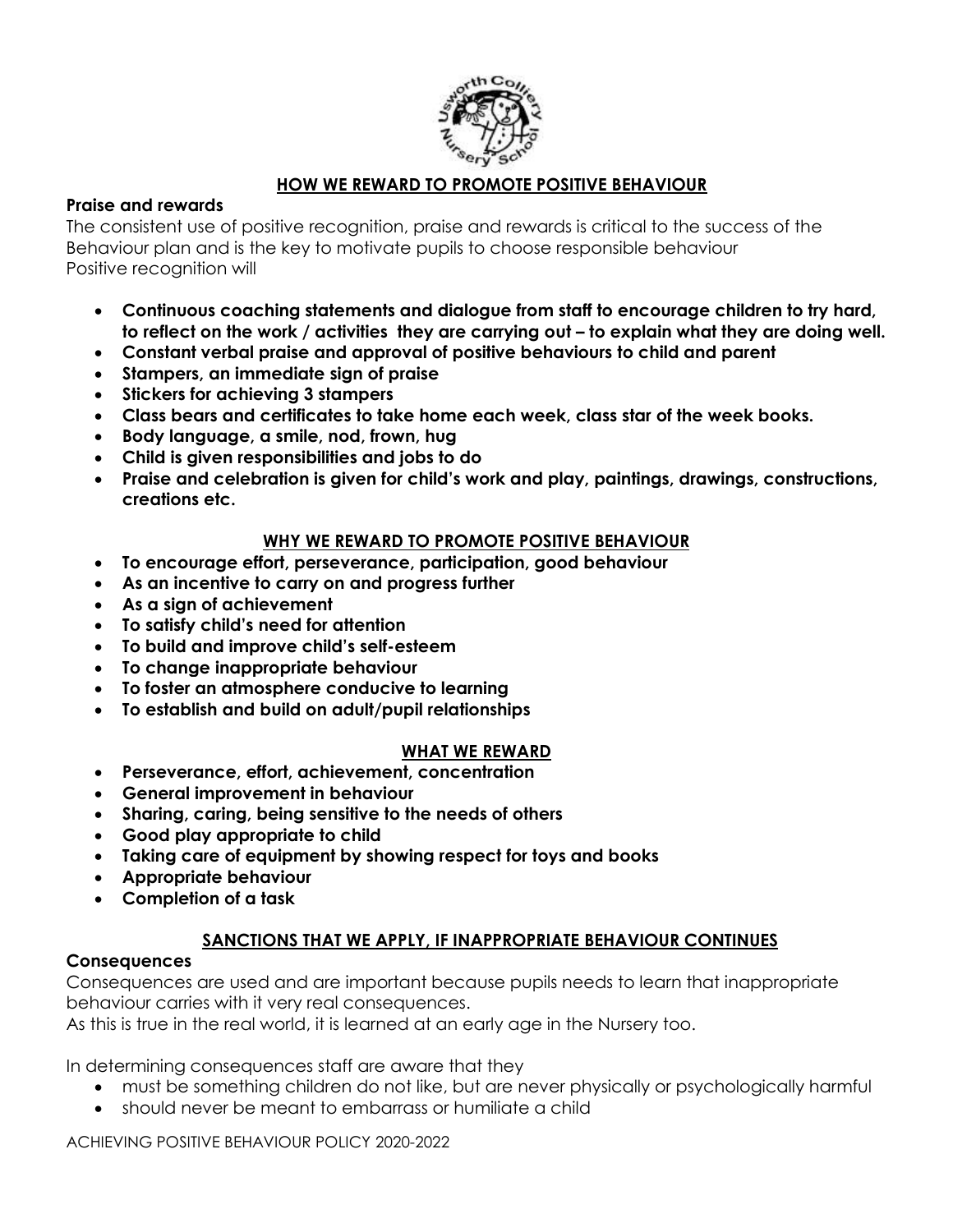do not have to be severe to be effective

The key to the effectiveness of consequences is that they are used consistently. It is the inevitability of the consequences, not the severity that makes it effective.

To be effective they are presented to the children as a choice.

Consequences have been established in the order in which they will be imposed, starting with the reminder of the rule. The consequences become gradually more substantial.

Once the child has received a consequence encouraging positive praise is verbally given as soon as possible after the event.

Each day, every child begins at the beginning, with a 'clean slate'.

Consequences are not accumulative over more than one day.

The Nursery has established the following consequences:

- **Give a reminder about the rule**
- **Explanation of what child has done wrong, making sure he/she understands**
- **Give a warning as to the next consequence**
- **Give time out with a member of staff (thinking time)**
- **Withdrawal from activity or area where inappropriate behaviour occurred or from a preferred activity**
- **Child is given a specific activity to complete until released by adult**
- **Adult's facial expression, tone of voice, body language**
- **Child is redirected**
- **Member of staff talks to parent / carer**

**Every effort is made to gain the full support and co-operation of the parents because without these effective discipline is much more difficult to achieve.**

# **SANCTIONS THAT WE CAN APPLY, AFTER CONSULTATION WITH BOARD OF GOVERNORS**

- **Suspension of the child for an agreed period**
- **Withdrawal of the child's place at the school**

# **Teaching the Behaviour plan**

This aspect of the policy is implemented at the beginning of the school year or during the induction period and is continually reinforced. The following steps are incorporated:

- Explain why the rules are needed
- Rules are taught
- A check is made for understanding
- Children are told how they will be rewarded for following the rules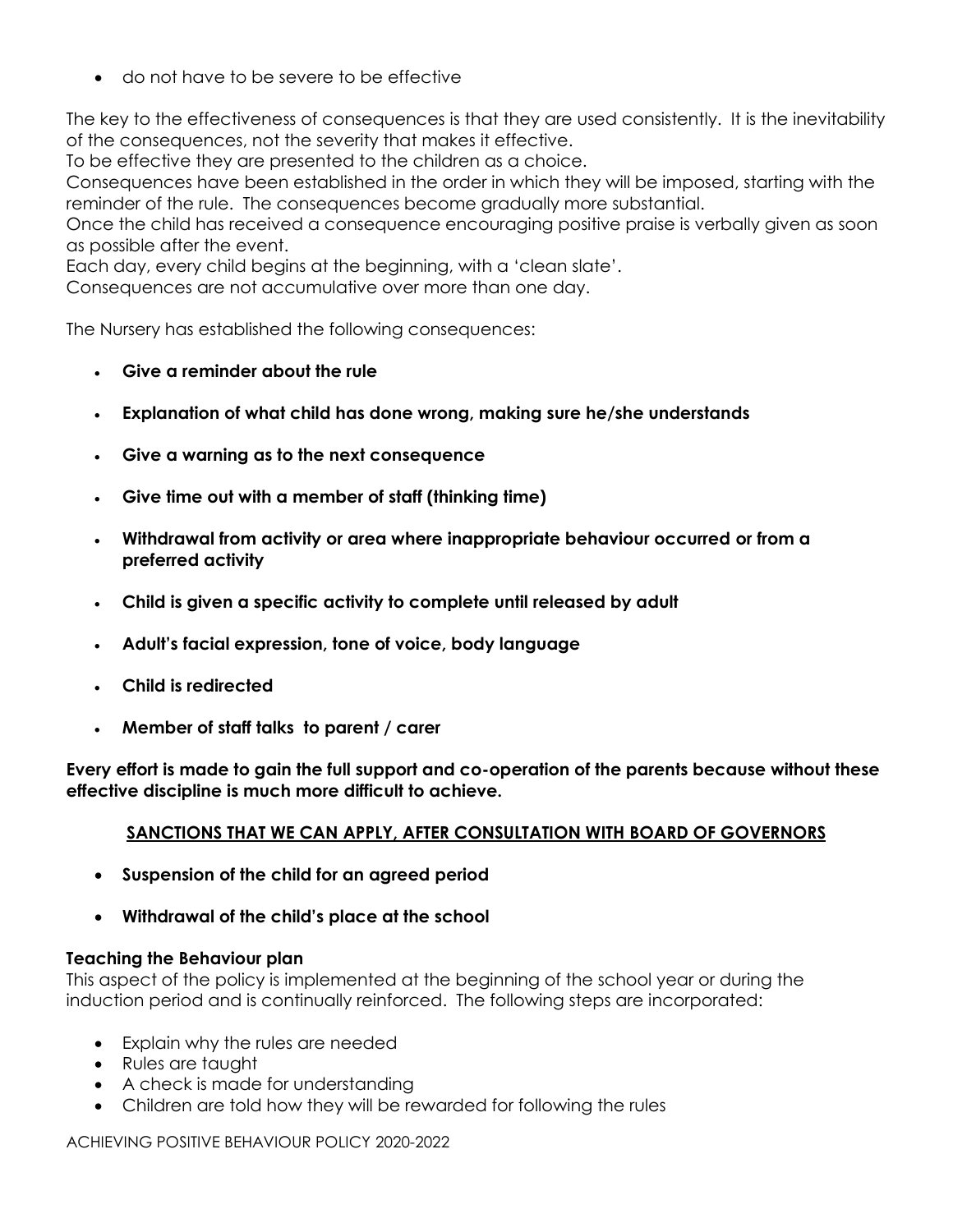- Reasons for consequences are explained
- Consequences are taught
- A check is made for understanding

In addition the Nursery has specific directions for routines which also have to be established (appendix 1)

These are taught immediately the routines take place for the first time and are continually reinforced on an individual, small group, or whole group basis to ensure all children are familiar with them.

Several different techniques are used by staff to motivate the children to behave and learn. These are as follows:-

- positive recognition
- positive repetition
- consistent praise
- scanning a whole or small group
- circulating within the room
- whole class reward system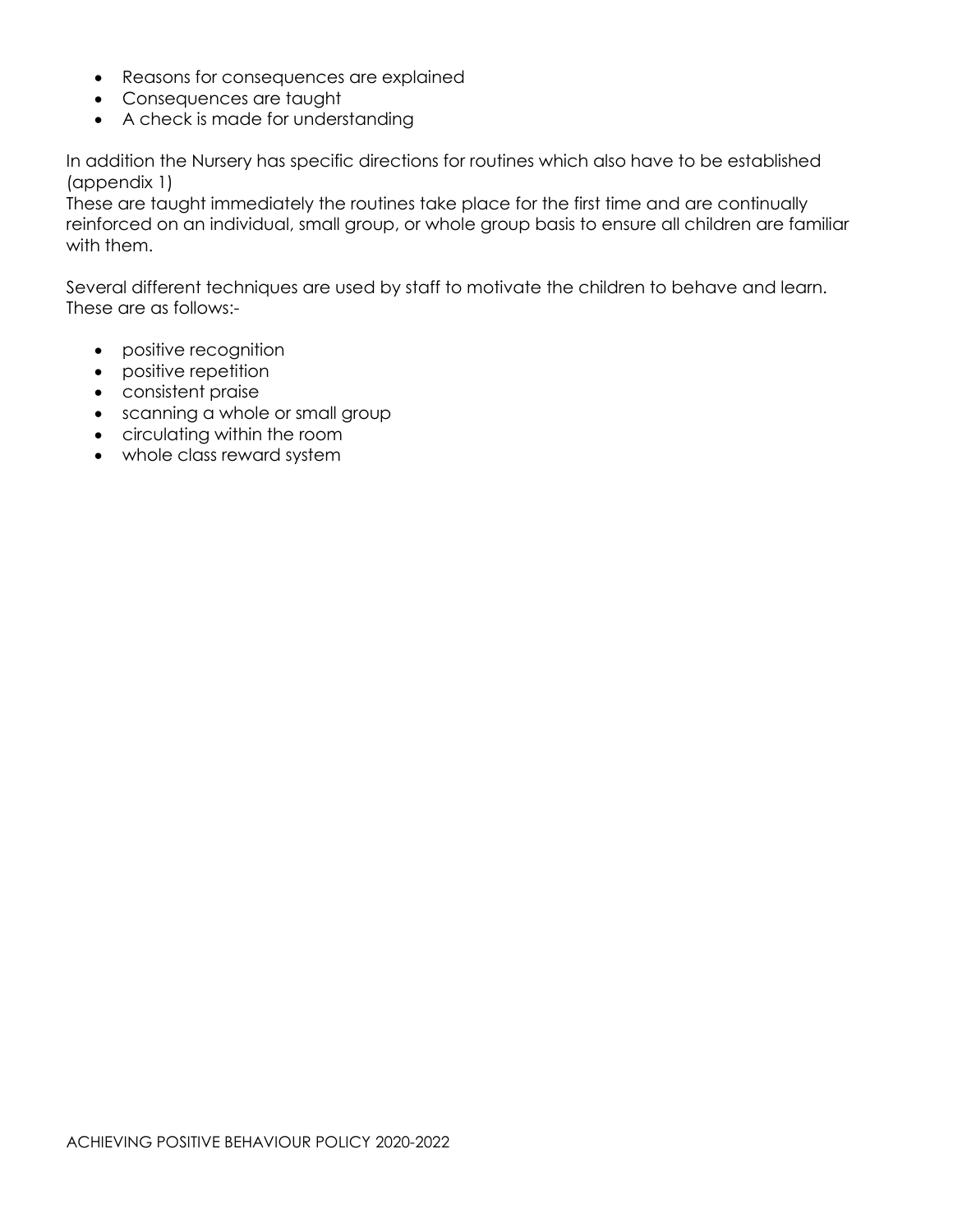

# **Use of Physical Intervention Policy**

# **Rationale**

### **Physical punishments are not acceptable in the nursery. It is crucial that all staff, students, and so on understand what constitutes circumstances where physical intervention may be appropriate.**

### **Alternatives to physical intervention**

It is important to consider alternatives to using physical intervention such as:

- withdrawing other children or adults from the situation;
- using distraction techniques and re-directing the child's attention;
- make the environment as safe as possible to avoid a child causing injury to themselves or a member of staff.

# **Physical intervention should never be used as a substitute for good behaviour management.**

# **Using physical intervention**

If physical intervention is seen as necessary to manage a situation, ensure that the intervention is carried out with minimum force and for minimum time. Situations in which physical intervention might be appropriate may be to prevent a child from doing, or continuing to do any of the following:-

- injuring themselves or others;
- causing damage to property.

The relevant issues which must be taken into account:-

- The degree of force must be proportionate to the circumstances and incident, and seriousness of the event, (or the consequences it is intended to prevent) it should always be the minimum needed to achieve the desired result; (it may also depend on the age and understanding of the child).
- Use of force is only reasonable if particular circumstances warrant it, otherwise it is could be seen as assault / child abuse; it therefore follows that it should not be used for situations that can be resolved without it, or for trivial misdemeanours.

# **Practical considerations**

- Before intervening, where practicable, tell the child to stop misbehaving, with a warning of what will happen if they do not.
- The responsible adult should attempt to communicate with the child throughout the incident. Physical force cannot be justified to prevent a child from committing trivial misdemeanour or in situations that clearly can be resolved without force.
- Adults should always avoid touching or holding a child in a way that might be considered indecent. In exceptional circumstances, when there is an immediate risk of injury, e.g. to prevent a child running on to a busy road, hitting someone or throwing something) staff may need to take any necessary action that is consistent with the concept of 'reasonable force'.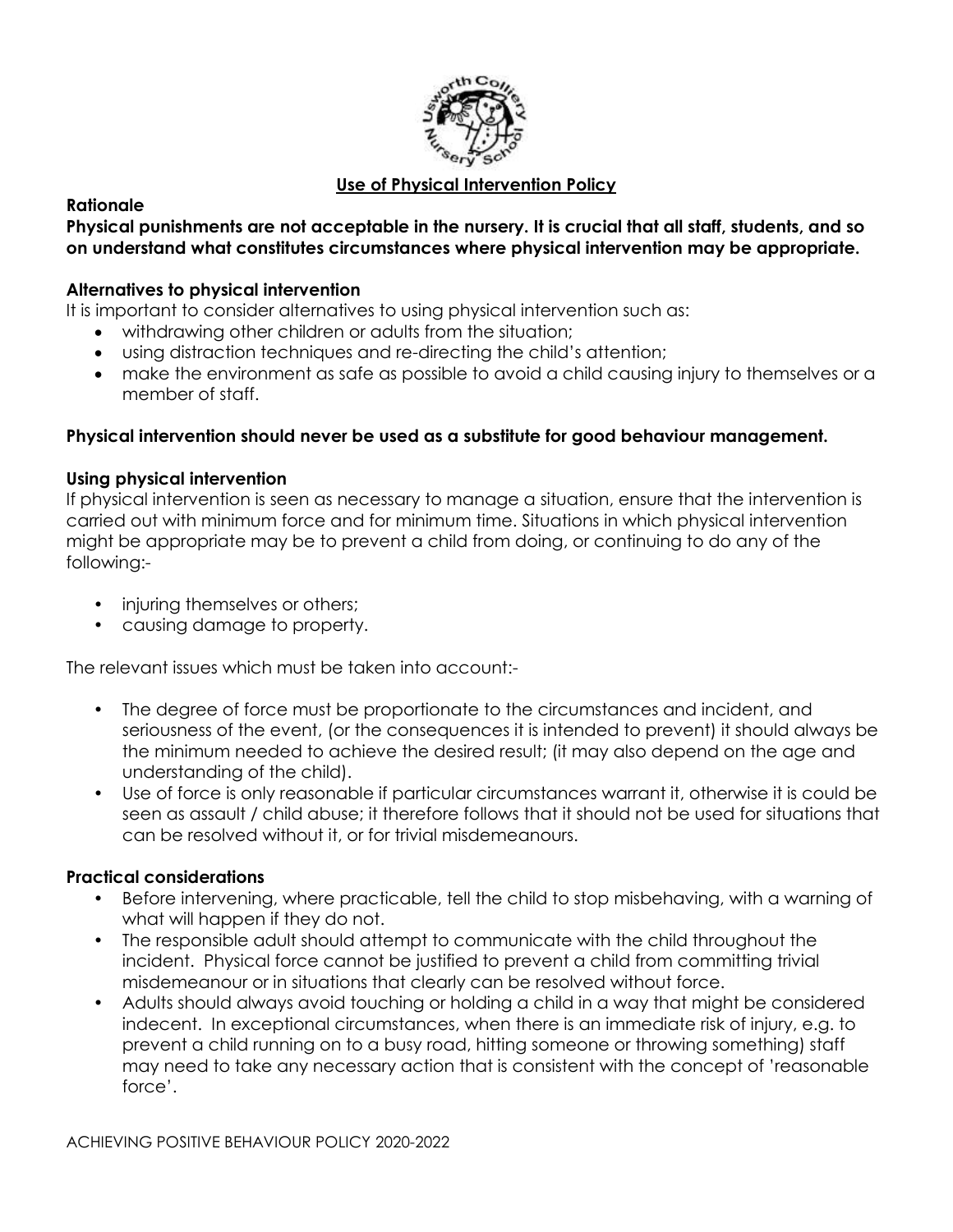**Adults in charge should take calm, measured approach to a situation, and never give the impression that they have lost their temper, or are acting out of anger, frustration, or punish the child.** 

### **Unacceptable physical intervention**

Nursery staff **should never** act in a way that could cause injury to a child and be deemed as assault / child abuse. Any person who carries out any of the following to manage a child's behaviour would be committing a disciplinary offence and action would be taken. Such inappropriate action includes:

- Shaking a child;
- holding a child around the neck or in any way that might restrict breathing;
- Slapping, punching, kicking, tripping or forcing limbs against a joint;
- Holding or pulling a child by the hair;
- Holding a child face down on the ground.

# **Recording incidents**

Immediately following an incident where physical intervention is used the adult should tell the Headteacher, Deputy Headteacher or senior member of staff in charge of staff in charge. They must then fill in a Physical Intervention Log Form as soon as possible afterwards. This may help to prevent any misunderstanding, and will be helpful should there be a complaint. The nursery keeps a Physical Intervention Log File in the centre office.

The essential details which need to be kept concise and accurate should be recorded, (see separate log sheet containing layout). The written report should include:

- The name(s) of the (s) involved;
- Where and when the incident took place;
- The names of any staff or others who witnessed the incident;
- The reason that physical intervention was necessary;
- How the incident had progressed, including details of: the child's behaviour and what was said by each of the parties, the steps taken to calm/defuse the situation and the degree of force used, how it was applied and for how long;
- The child's response and the outcome of the incident;
- Details of any injury suffered by the child, another child or member of staff / other adult.
- Details of any damage to property.
- Further action/outcome of discussion with parent(s).

When compiling the report, staff might find it helpful to seek advice from a senior colleague or representative of their professional association. They should keep a copy of the report.

Parents should be informed of the incident, when they collect their child/ren and given the opportunity to discuss it with senior staff members. Parents will be asked to sign the log sheet and given a copy. If parents refuse to sign the log sheet this should be recorded on the form and the Headteacher informed.

# **The possibility of a complaint**

The best way of avoiding complaints is to involve the parents when incidents occur, and by following the clear guidelines provided above. Use of force might lead to an investigation either under disciplinary procedures or child protection procedures, possibly leading to a disciplinary hearing, criminal prosecution or civil action. The key issue will be whether the degree of force was reasonable in all the circumstances of the case, and whether the nursery's policy has been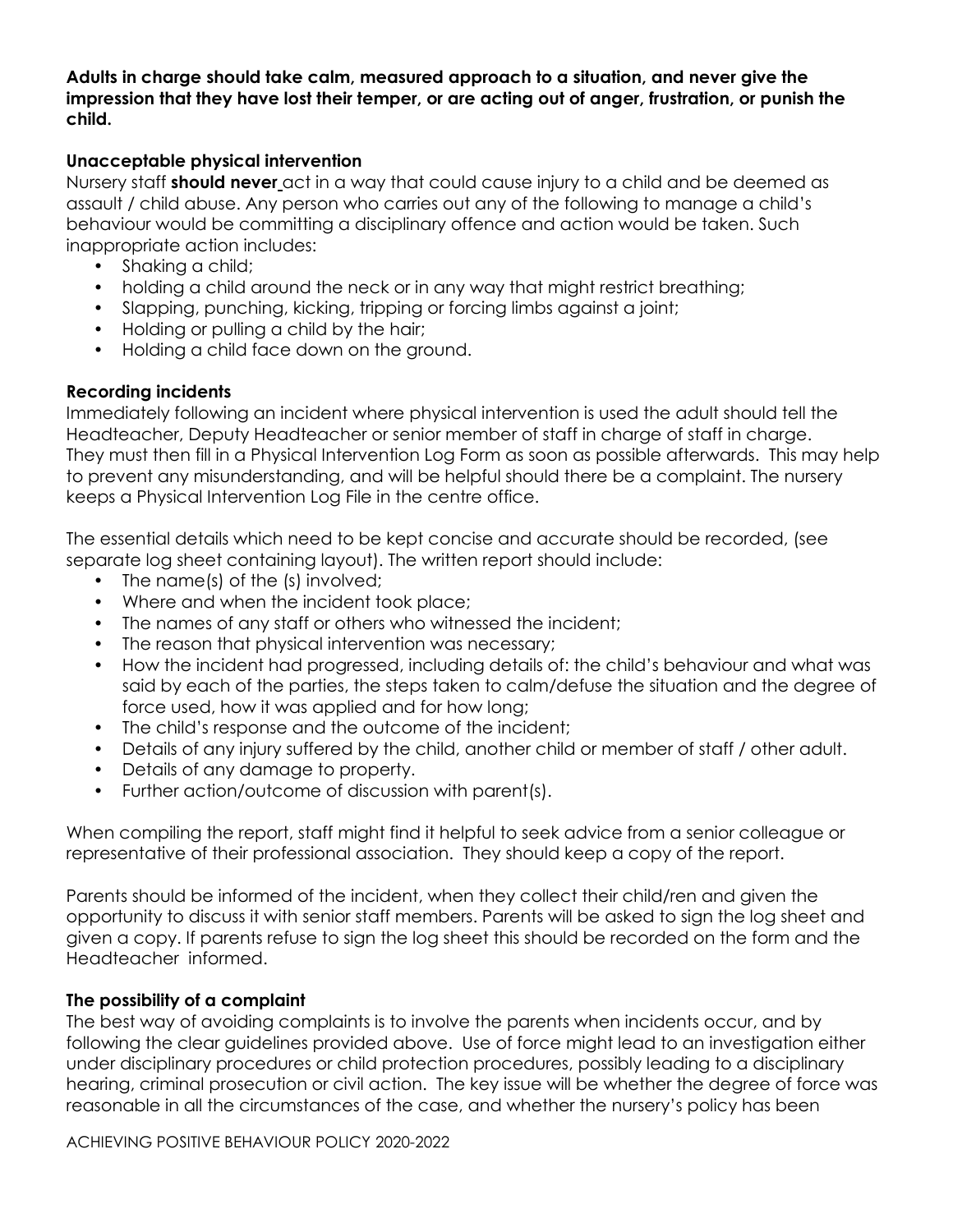followed, and whether the action was needed to prevent factors such as: injury, accident or damage.

# **Conclusion**

All staff, students, volunteers and so on understand what constitutes circumstances where physical intervention may be appropriate and need to be clearly aware of the procedures laid down. The policy should be seen in the wider context of the Nursery's Behaviour Policy, which aims to promote positive values and good behaviour by encouraging and supporting. Staff need to ensure that they plan well to avoid incidents and undertake suitable behaviour management training.

#### **External support**

This policy does not lie alone with the Nursery staff and children but must have the full support and co-operation of parents/ carers in order for it to become effective.

Parents / carers are able to have the policy explained further if they so wish by asking any member of staff. There may be the opportunity to explain it more fully during a parent / carer meeting during induction.

This policy runs in line with the Family Links Nurturing Programme where elements are used throughout the Nursery. The philosophy of the Family Links Nurturing Programme is an approach to raise children so that they will become emotionally healthy and socially responsible adults, and confident parents, which is based on self awareness and positive ways of handling children. This is done through listening, honest and respectful ways of communicating and knowledge of positive behaviour management techniques. This all helps children learn positive relationship skills. The Nurturing Programme helps parents to reduce and prevent harsh, belittling, negative Behaviour and attitudes, a damaging approach on which children given no alternative childhood experience would come to base their own attitudes. It aims to raise self esteem and nurturing skills in adults and children.

| POLICY RATIFIED. | SPRING 2021 |
|------------------|-------------|
| POLICY REVIEW    | SPRING 2022 |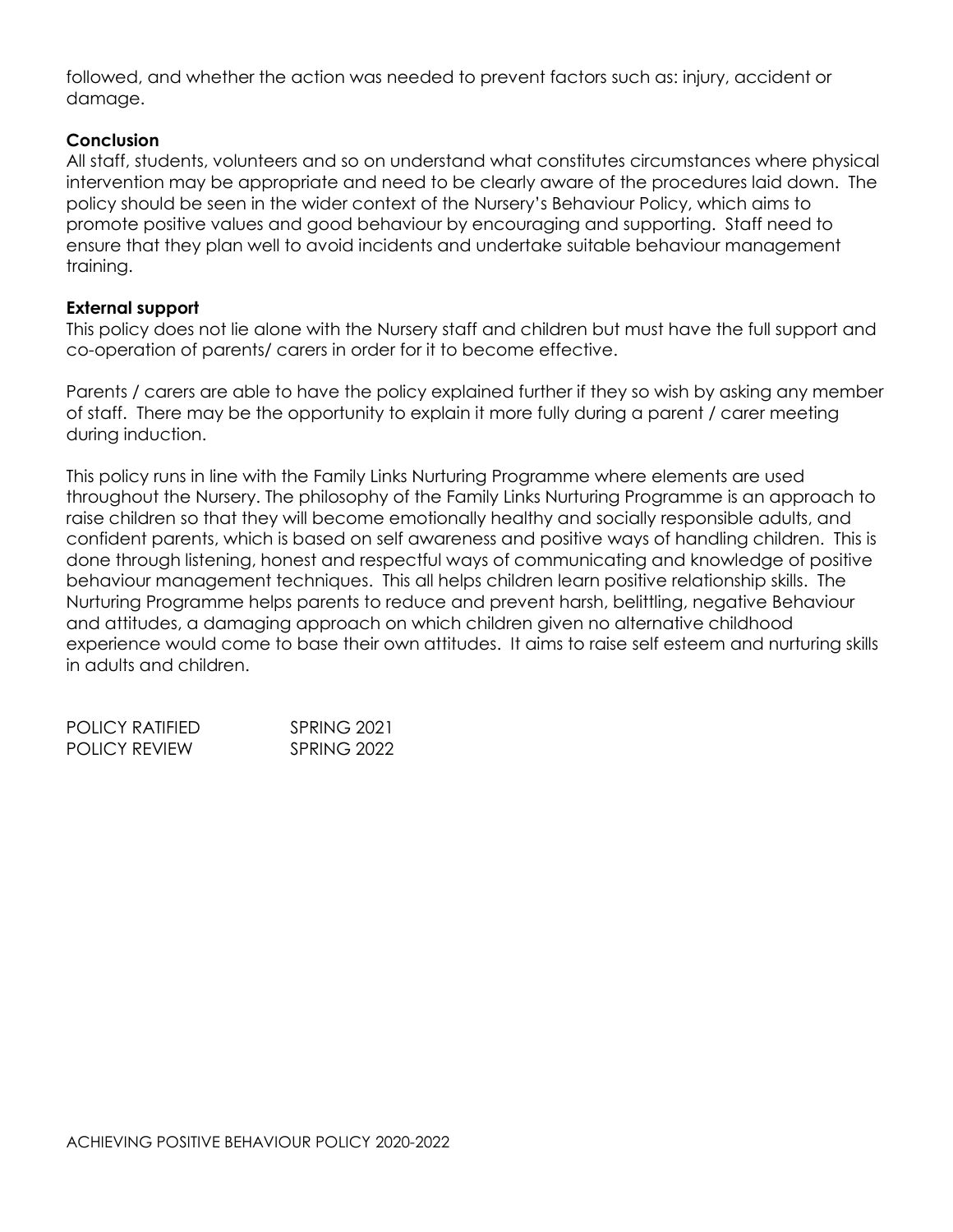

# **POSITIVE BEHAVIOUR POLICY Physical Intervention Log**

| Name of person completing Log |                                                                 |
|-------------------------------|-----------------------------------------------------------------|
| Role                          |                                                                 |
| Time                          | Date                                                            |
| Incident Location:            |                                                                 |
| Who was involved?             |                                                                 |
| Witnesses: Name and address   |                                                                 |
|                               | How did the incident start? Reason for use of reasonable force: |
|                               |                                                                 |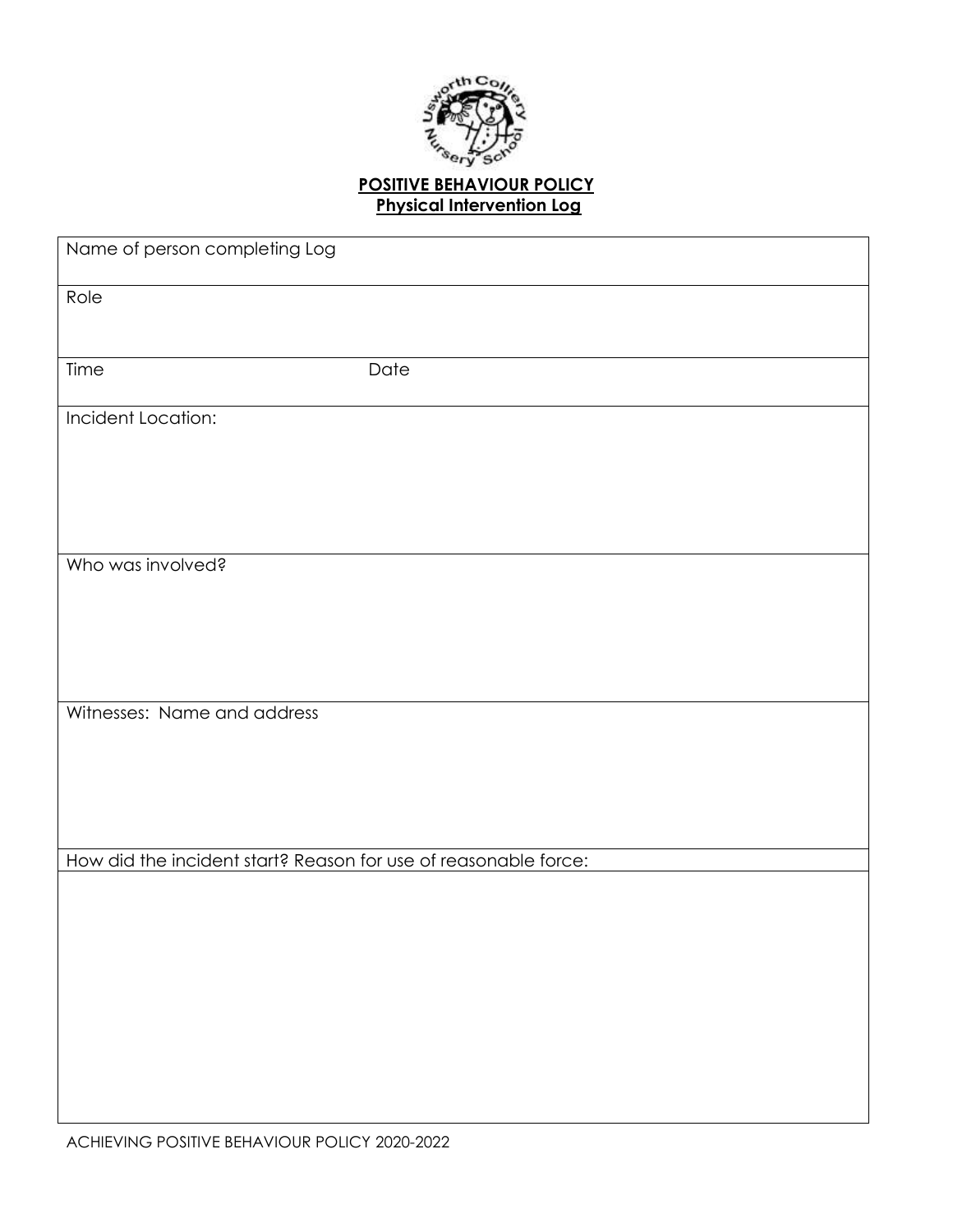| What happened next?                                       |
|-----------------------------------------------------------|
|                                                           |
|                                                           |
|                                                           |
|                                                           |
|                                                           |
|                                                           |
|                                                           |
|                                                           |
|                                                           |
|                                                           |
|                                                           |
| What was the outcome?                                     |
|                                                           |
|                                                           |
|                                                           |
|                                                           |
|                                                           |
|                                                           |
|                                                           |
|                                                           |
|                                                           |
|                                                           |
|                                                           |
| Details of any injury or damage to the person's property: |
|                                                           |
|                                                           |
|                                                           |
|                                                           |
|                                                           |
|                                                           |
|                                                           |
|                                                           |
| Further action/outcome of discussion with parent(s):      |
|                                                           |
|                                                           |
|                                                           |
|                                                           |
|                                                           |
|                                                           |
|                                                           |
|                                                           |
|                                                           |
| Signature of person completing log                        |
|                                                           |
|                                                           |
| Parent/s Signature/s                                      |
|                                                           |
|                                                           |
| Date                                                      |
|                                                           |
|                                                           |
| Signature of witness to incident                          |
|                                                           |
|                                                           |
|                                                           |

Date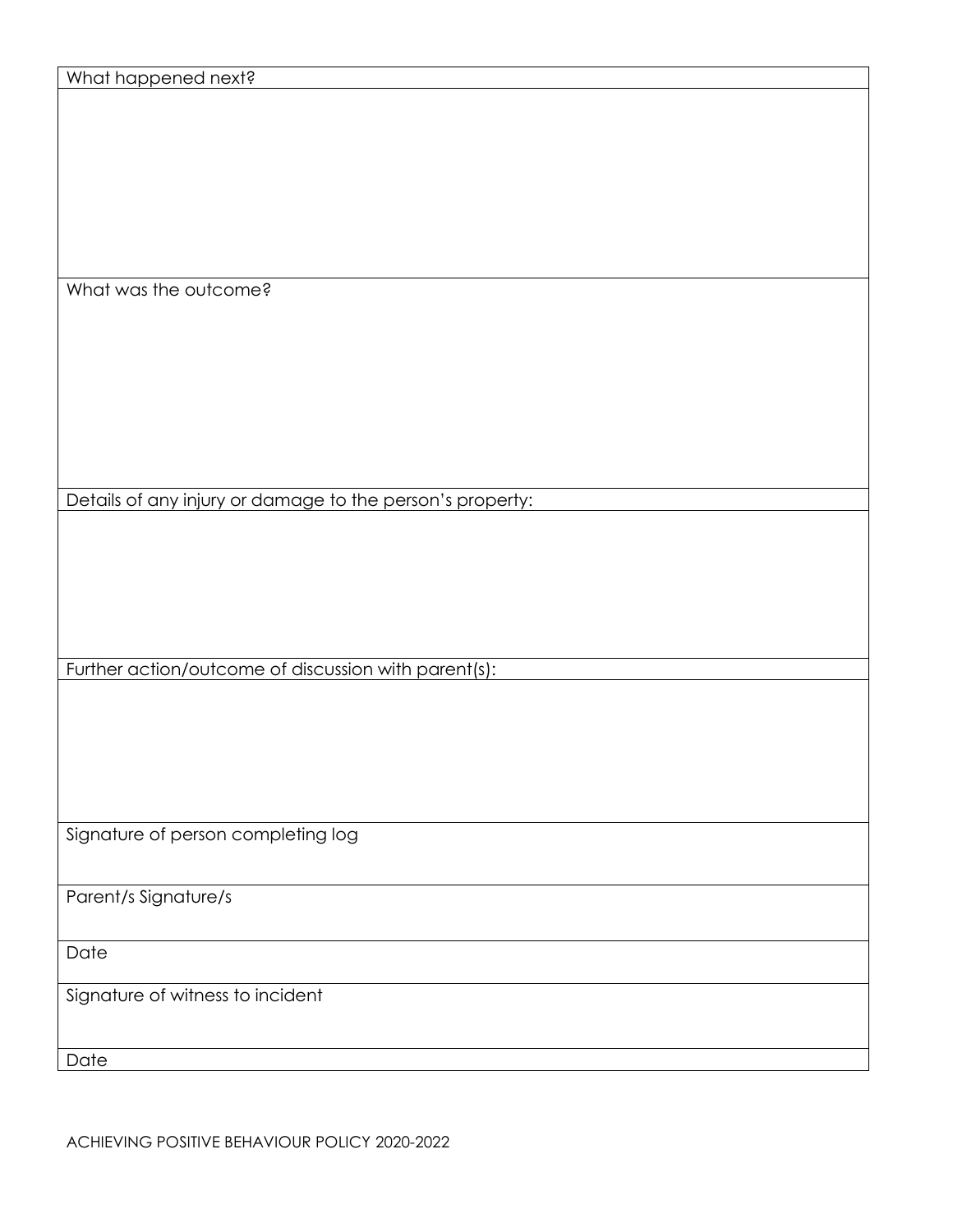

### **Working with parents and carers**

Parents will be informed if their child is persistently unkind to others or if their child has been upset. In all cases, inappropriate behaviour will be dealt with at Usworth Colliery Nursery School at the time.

Parents may be asked to meet with staff to discuss their child's behaviour, so that if there are any difficulties we can work together to ensure consistency between home and nursery. In some cases, we may request additional advice and support from other childcare professionals.

We endeavour to deal with any inappropriate or undesirable behaviour (or incident) that takes place in the nursery.

The school will not share information about which children were involved in the incident, as this is considered a breach of confidentiality and data protection.

The nursery will make every possible effort to notify both families individually of what has happened and discuss steps how to prevent it from happening again.

Depriving a child or forcing a child to consume food or drink and humiliating or frightening a child are also forbidden.

The use of violence or abuse by a member of staff will result in disciplinary procedures.

When children behave in inconsiderate ways we recognise that strategies for supporting them will need to be developmentally appropriate and differ from those for older children.

We recognise that babies and very young children are unable to regulate their own emotions, such as fear, anger or distress, and require sensitive adults to help them do this.

Common inconsiderate or hurtful behaviours of young children include tantrums, biting or fighting. Staff will remain calm and patient, offering comfort to intense emotions, helping children to manage their feelings and talk about them to help resolve issues and promote understanding.

If tantrums, biting or fighting are frequent, we try to find out the underlying cause - such as a change or upheaval at home, or frequent change of carers. Sometimes a child has not settled in well and the behaviour may be the result of 'separation anxiety'.

ACHIEVING POSITIVE BEHAVIOUR POLICY 2020-2022 We focus on ensuring a child's attachment figure in the setting, their key person, is building a strong relationship to provide security to the child.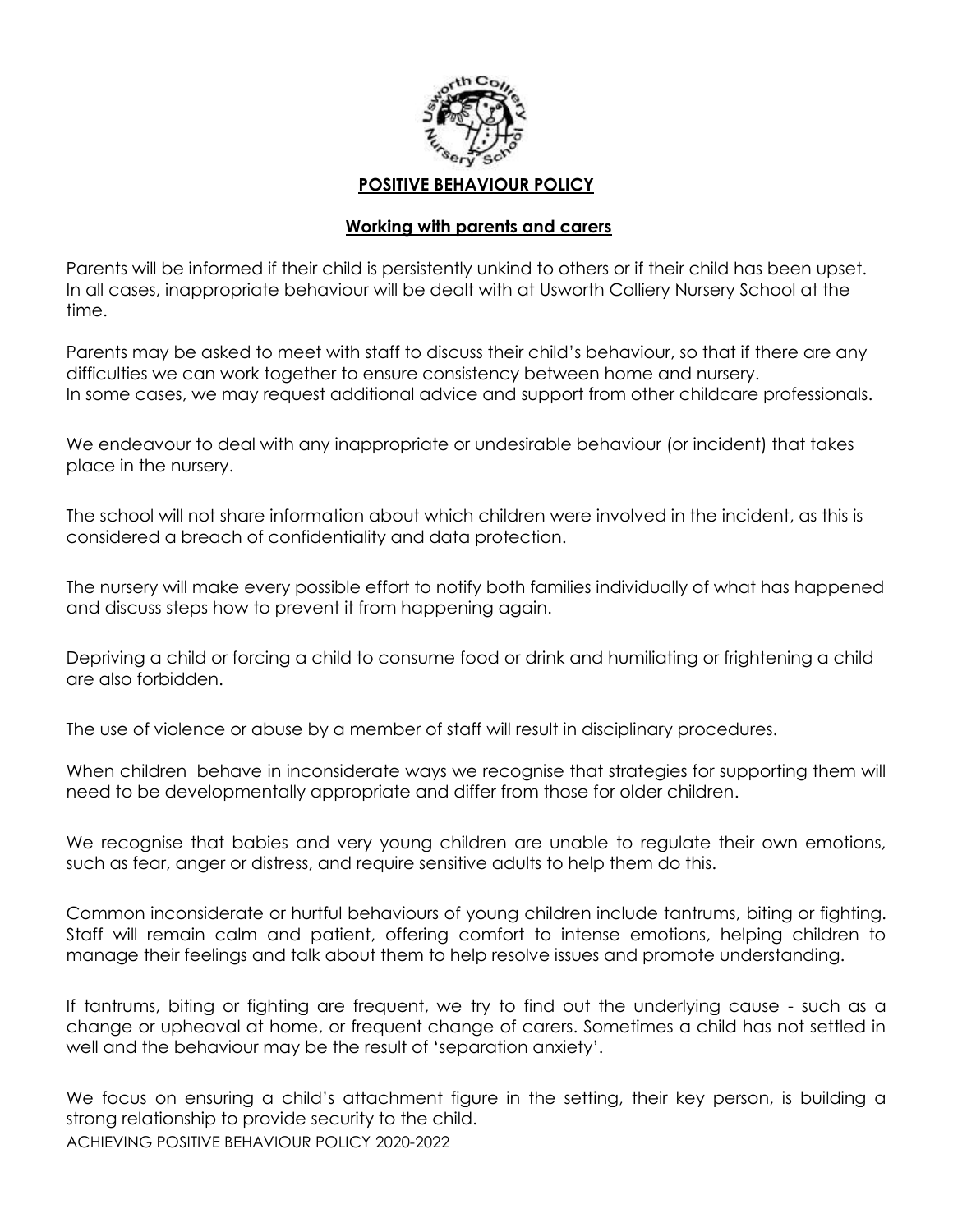

### **Unacceptable, undesirable or inappropriate behaviours**

Physical Abuse including biting, hitting, punching, pinching, scratching, kicking and pushing.

Verbal Abuse including racist or sexist remarks and name calling.

Bullying defined as persistent name calling, minor harassment (such as taking things, toys etc. away from someone) and more major incidents involving physical violence or a group of children picking on one child.

Spitting

Screaming, shouting, running inside the nursery building.

Destructive (improper) use of toys, equipment or materials.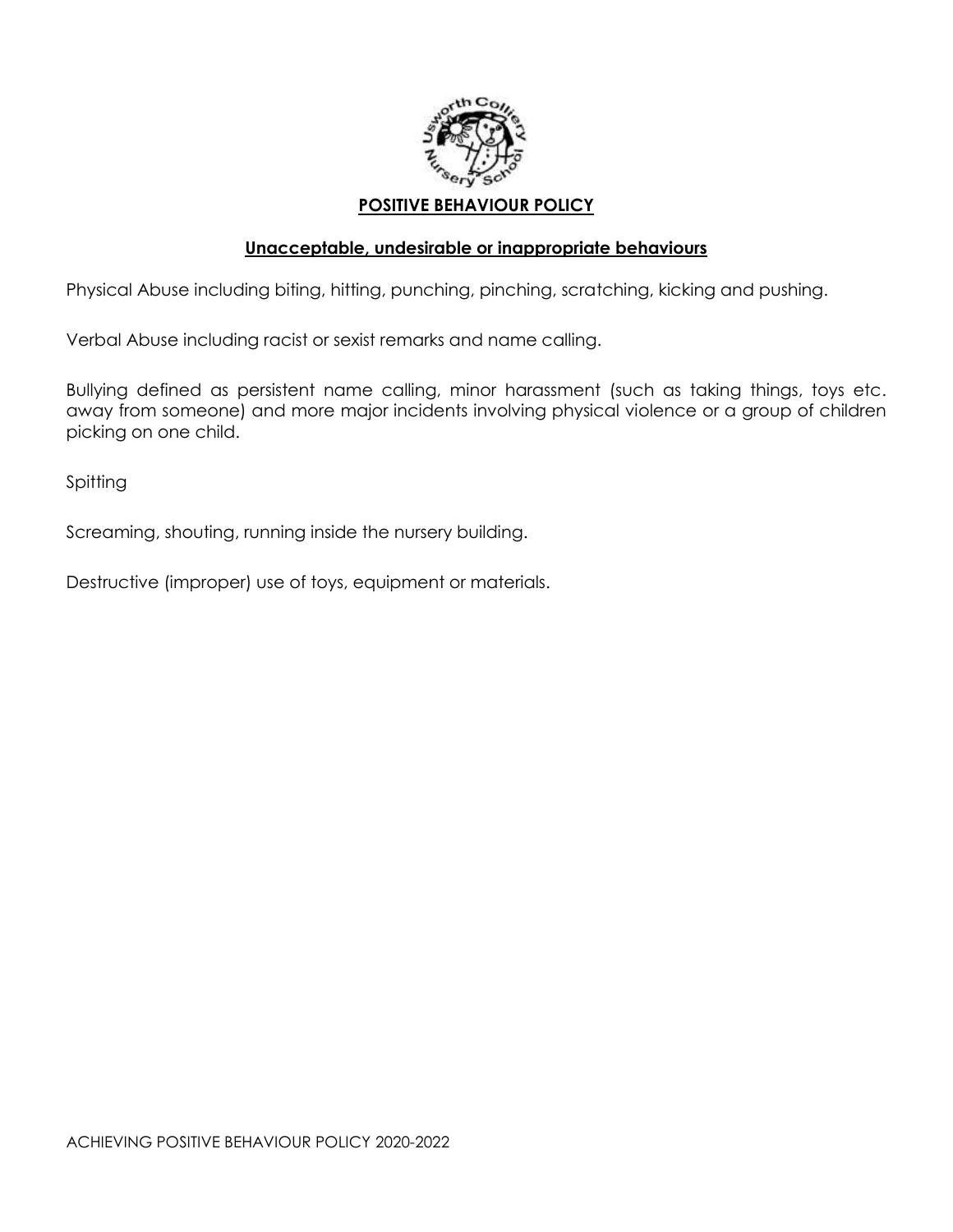

### **Rough and tumble play, fantasy aggression**

Young children often engage in play that has aggressive themes – such as superhero and weapon play; some children appear pre-occupied with these themes, but their behaviour is not necessarily a precursor to hurtful behaviour or bullying, although it may be inconsiderate at times and may need addressing using strategies as above.

We recognise that teasing and rough and tumble play are normal for young children and acceptable within limits.

We regard these kinds of play as pro-social and not as problematic or aggressive.

We will develop strategies to contain play that are agreed with the children, and understood by them, with acceptable behavioural boundaries to ensure children are not hurt.

We recognise that fantasy play also contains many violently dramatic strategies, blowing up, shooting etc., and that themes often refer to 'goodies and baddies' and as such offer opportunities for us to explore concepts of right and wrong.

We are able to tune in to the content of the play, perhaps to suggest alternative strategies for heroes and heroines, making the most of 'teachable moments' to, encourage empathy and lateral thinking to explore alternative scenarios and strategies for conflict resolution.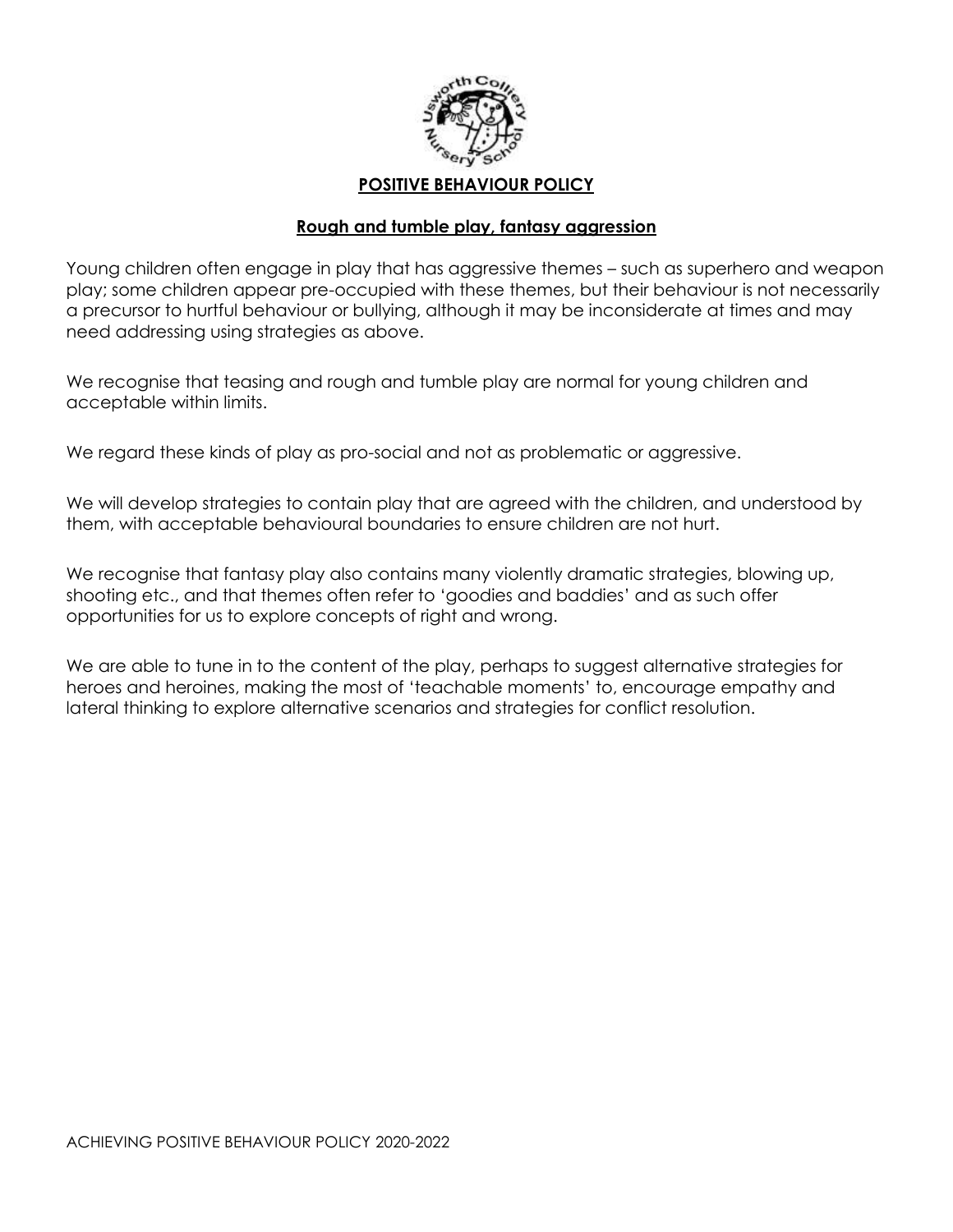

### **Hurtful behaviour**

The main reasons for very young children to engage in excessive hurtful behaviour are that:-

- they do not feel securely attached to someone who can interpret and meet their needs this may be in the home and it may also be in the setting;
- their parent, or carer in the setting, does not have skills in responding appropriately, and consequently negative patterns are developing where hurtful behaviour is the only response the child has to express feelings of anger;
- the child may have insufficient language, or mastery of English, to express him or herself and may feel frustrated;
- the child is exposed to levels of aggressive behaviour at home and may be at risk emotionally, or may be experiencing child abuse;
- the child has a developmental condition that affects how they behave.

We take hurtful behaviour very seriously.

We recognise that young children behave in hurtful ways towards others because they have not yet developed the means to manage intense feelings that sometimes overwhelm them.

We will help them manage these feelings as they have neither the biological means nor the cognitive means to do this for themselves.

We understand that self-management of intense emotions, especially of anger, happens when the brain has developed neurological systems to manage the physiological processes that take place when triggers activate responses of anger or fear.

Therefore we help this process by offering support, calming the child who is angry as well as the one who has been hurt by the behaviour. By helping the child to return to a normal state, we are helping the brain to develop the physiological response system that will help the child be able to manage his or her own feelings.

We do not engage in punitive responses to a young child's rage as that will have the opposite effect.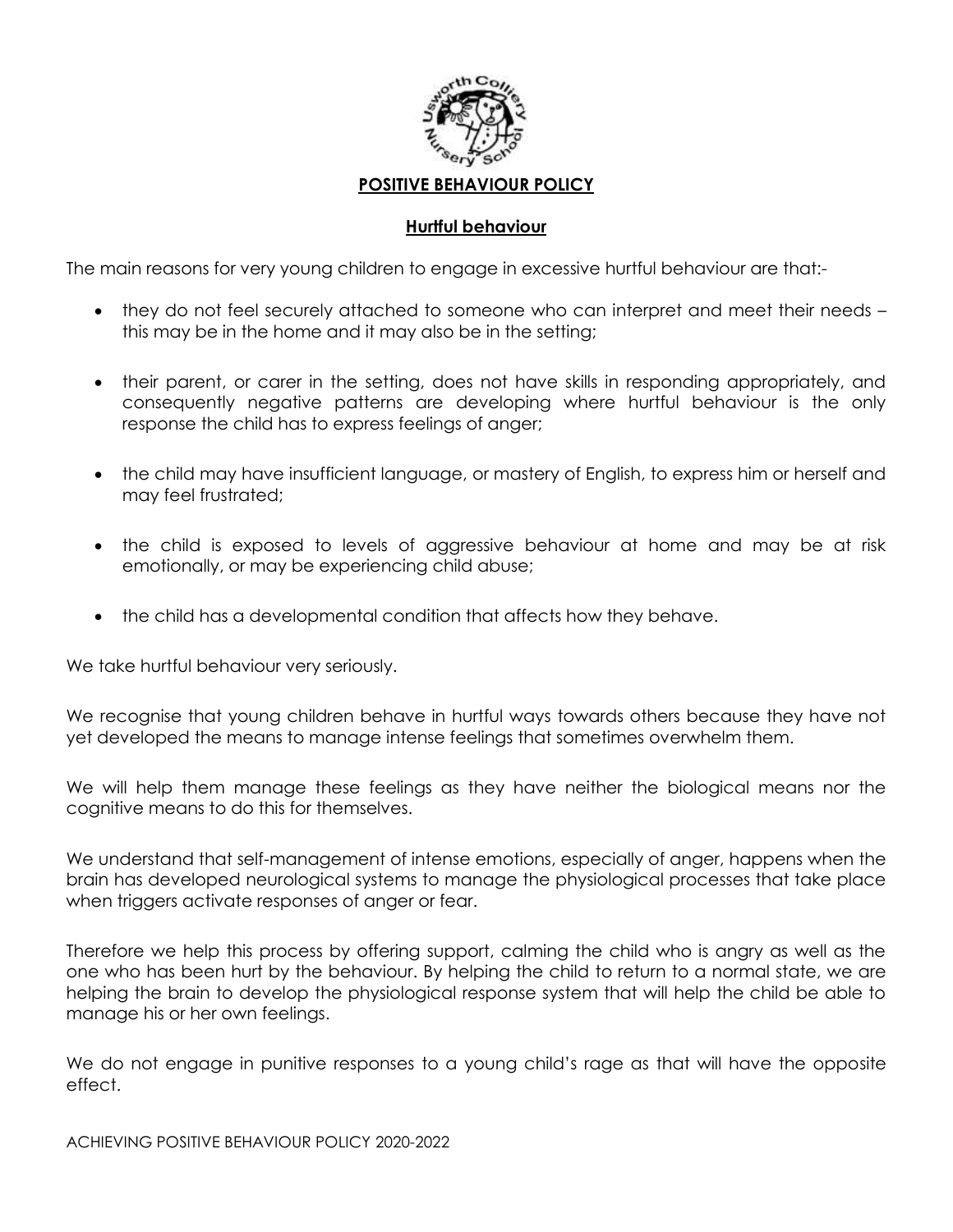Our way of responding to pre-verbal children is to calm them through holding and cuddling (if this is a behaviour that children are happy with) Verbal children will also respond to cuddling to calm them down, but we offer them an explanation and discuss the incident with them to their level of understanding.

We recognise that young children require help in understanding the range of feelings they experience.

We help children recognise their feelings by naming them and helping children to express them, making a connection verbally between the event and the feeling. "Adam took your car, didn't he, and you were enjoying playing with it. You didn't like it when he took it, did you? Did it make you feel angry? Is that why you hit him?"

Older children will be able to verbalise their feelings better, talking through themselves the feelings that motivated the behaviour.

We help young children learn to empathise with others, understanding that they have feelings too and that their actions impact on others' feelings. "When you hit Adam, it hurt him and he didn't like that and it made him cry" or "I can see you are feeling better now and Adam isn't crying any more. Let's see if we can be friends and find another car, so you can both play with one." We help a child to understand the effect that their hurtful behaviour has had on another child; we do not force children to say sorry, but encourage this where it is clear that they are genuinely sorry and wish to show this to the person they have hurt.